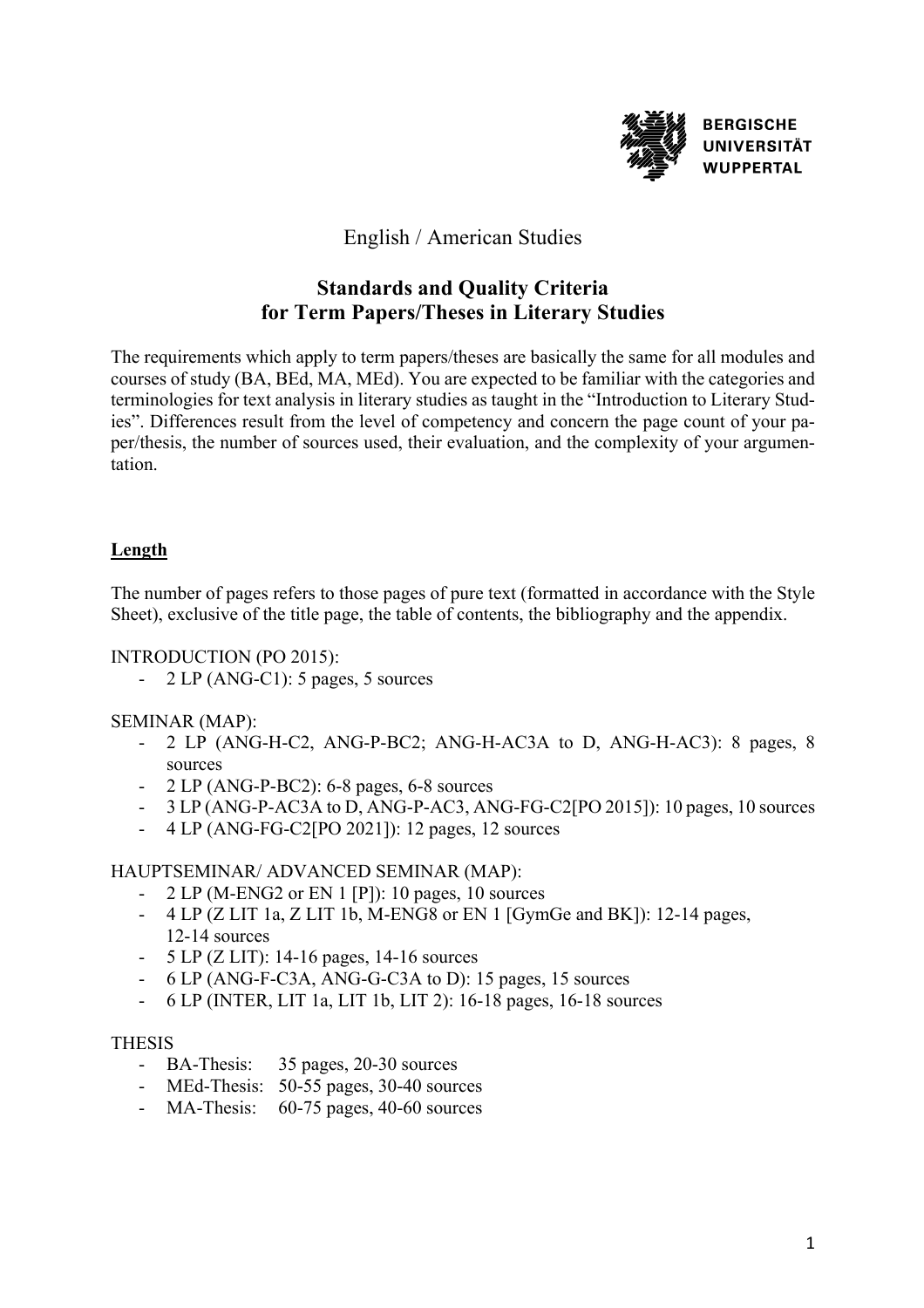### **Parts of Your Paper**

## **1) Title page**

- Complete information about author and course.
- Use the template (see Style Sheet).

### **2) Introduction**

- Introduce the topic of your paper.
- Formulate a scientific thesis in clear and accurate terms.
- Provide a brief overview of your approach to the topic and the structure of your paper.

## **3) Theoretical Part**

- Explain scientific issues that can be derived from the thesis (specify these, while indicating exclusion criteria for aspects and topics you do not discuss, state research questions).
- Engage with pre-existing scholarship on your topic, demonstrate your familiarity with the relevant research literature.
- Name and explain theoretical and methodological foundations, introduce and define relevant concepts as used in literary and cultural studies.

## **4) Analytical / Interpretive Part**

- Analyze the primary texts using the terminology introduced in the "Introduction to Literary Studies" (analysis of drama, poetry and narrative texts).
- Focus on aspects relevant to your research question (connection to theoretical part).
- Elaborate upon your thesis in an argumentative and reflective way, avoid re-narrations (no summaries).

#### **5) Conclusion**

- Draw together the results of your argumentation.
- § Assess the insights you have gained with reference to the thesis first mentioned in the introduction.

#### **6) Works Cited**

- A formally correct listing of the literature used (style sheet)
- § (Your instructor may decide whether you must separate your primary texts from your secondary texts.)

# **7) Appendix**

- Declaration of originality (Plagiarism).
- Applies only to "Introduction to Literary Studies": Proof of participation in the library training course (copy).
- Completed course credit form or completed module sheet.